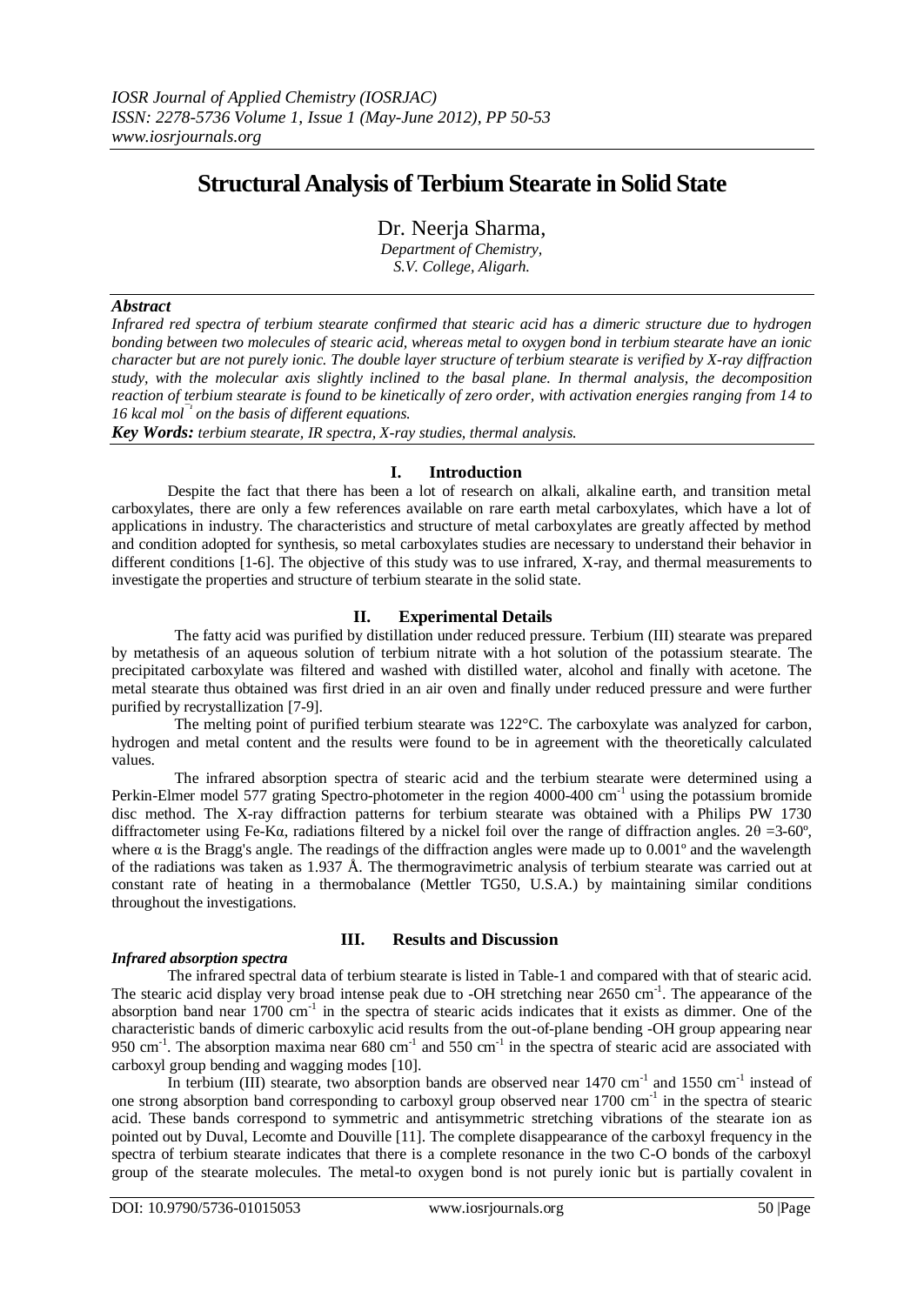character. The band observed at 440 cm<sup>-1</sup> in the spectra of terbium stearate corresponds to the Tb-O bond. The absorption hands observed near 2650, 950, 680 and 550  $cm^{-1}$ , which are associated with the carboxyl group of stearic acids, disappear completely in the spectra of terbium stearate.

The results confirm that the stearic acid in solid state exist with dimeric structure through hydrogen bonding between two molecules of stearic acid whereas metal to oxygen bonds in terbium stearate are ionic in character but bonds are not purely ionic.

| S.NO.          | <b>ASSIGNMENT</b>                              | <b>STEARIC ACID</b> | <b>TERBIUM STEARATE</b> |
|----------------|------------------------------------------------|---------------------|-------------------------|
|                |                                                |                     |                         |
| $\mathbf{1}$ . | $CH3$ , C-H asymmetrical stretching            | 2960W               | 2960 W                  |
| 2.             | $CH2$ , C-H asymmetrical stretching            | 2920VS              | 2920 VS                 |
| 3.             | $CH2$ , C-H symmetrical stretching             | 2850 S              | 2860 S                  |
| 4.             | OH, stretching                                 | 2650W               |                         |
| 5.             | $C=O$ stretching                               | 1700 VS             | $\overline{a}$          |
| 6.             | COO, C-O asymmetrical stretching               |                     | 1550 S                  |
| 7.             | COO, C-O symmetrical stretching                |                     | 1470 S                  |
| 8.             | C-O, Stretching, OH in-plane deformation       | 1420 S              |                         |
| 9.             | $CH2$ (adjacent to COOH group) deformation     | 1375 M              | 1400M                   |
| 10.            | $CH3$ , symmetrical deformation                | 1350W               | 1340 W                  |
| 11.            | Progressive bands $(CH2$ twisting and wagging) | 1230-1170 W         | 1310-1200 W             |
| 12.            | $CH3$ rocking                                  | 1110W               | 1120 W                  |
| 13.            | OH, out-of-plane deformation                   | 950W                | ٠                       |
| 14.            | $CH2$ , rocking                                | 730 S               | 720 S                   |
| 15.            | COOH, bending mode                             | 680 MS              |                         |
| 16.            | COOH, wagging mode                             | 550 MS              |                         |
| 17.            | Tb-O, bond                                     |                     | 440W                    |

**TABLE 1: INFRARED ABSORPTION SPECTRAL FREQUENCIES (cm-1 ) WITH THEIR ASSIGNMENTS**

# *X-Ray Analysis*

Generally, the crystals of terbium stearate do not grow to give large crystals sufficient for a detailed single crystal examination so that X-ray diffraction patterns of terbium stearate was investigated to characterize its structure.

The intensities of diffracted X-rays as a function of diffraction angle, 2θ, for terbium stearate is recorded with the help of an X-ray spectrophotometer and the recorded curves were reproduced over the range of 3-63°. The interplanar spacings, d, were calculated from the position of the intense peaks using Bragg's relationship,  $n\lambda = 2d \sin\theta$ , were  $\lambda$  is the wavelength of radiation. The calculated spacings together with the relative intensities with respect to the most intense peak is given in Table-2 for terbium stearate.

A large number of peaks, arising from the diffraction of X-rays by planes of metal ions (known as basal planes), were observed over the range of 3° to 60° of the diffraction angles in the diffraction patterns of terbium stearate. The appearance of the diffraction up to 23rd in case of terbium stearate confirms good crystallinity.

The interplanar spacings calculated for 2nd, 4th, 6th, 11th, 12th, 14th, 18th and 23rd order of diffractions for terbium stearate are 49.049, 49.048, 48.840. 49.555, 49.356. 49.490,48.762, and 48.645Å, respectively and the average planar distance is 49.10Å(Table-3). The results are in agreement with the calculated values of long spacings for stearate (52.0Å) ions. The values of the long spacings for terbium stearate are approximately equal to double the length of the stearic acid radical of the stearate molecule. It is therefore suggested that the zig-zag chains of the stearic acid radicals extend straight forward on both sides of each basal plane.

The observed values of the long spacings for terbium stearate (49.10Å) is smaller than the calculated dimensions of stearate (52.0Å) from Pauling's values of atomic radii and bond angle and this suggests that the molecular axis of terbium stearate are somewhat inclined to the basal plane. The metal ions fit into spaces between oxygen atoms of the ionized carboxyl group without putting great strain on the bonds.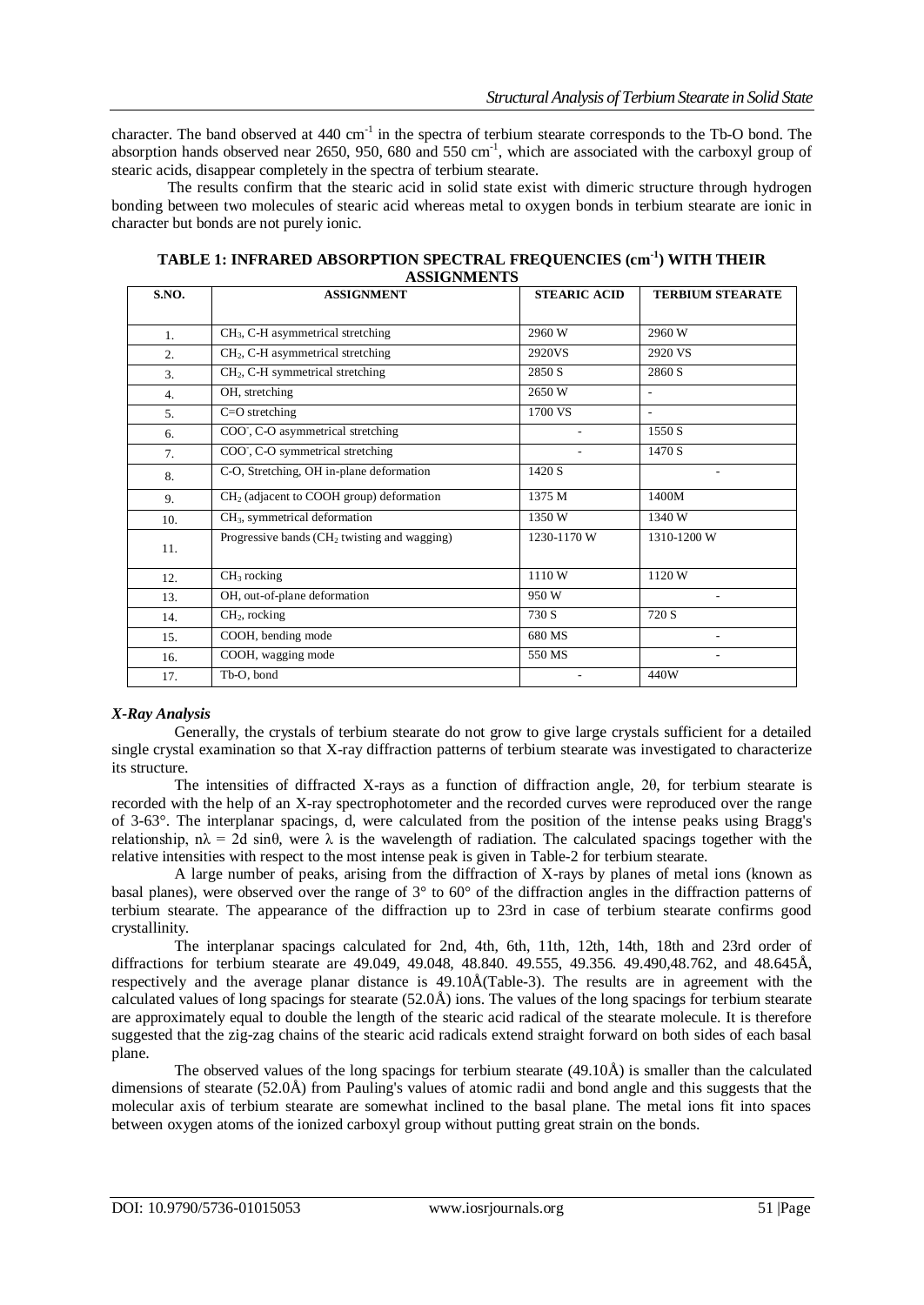| TADLE 2. A-NAT DIFFNACTION ANALTSIS OF STEANATE |        |        |              |        |        |    |
|-------------------------------------------------|--------|--------|--------------|--------|--------|----|
| S.NO.                                           | 2θ     |        | $Sin \theta$ |        |        | n  |
|                                                 | 4.527  | 2.263  | 0.039        | 24.503 | 49.049 |    |
|                                                 | 9.078  | 4.539  | 0.079        | 12.262 | 49.048 |    |
|                                                 | 13.678 | 6.839  | 0.119        | 8.140  | 48.840 |    |
| 4.                                              | 24.857 | 12.428 | 0.215        | 4.505  | 49.555 |    |
|                                                 | 27.229 | 13.614 | 0.235        | 4.113  | 49.356 | 12 |
| h.                                              | 31.828 | 15.914 | 0.274        | 3.353  | 49.490 | 14 |
|                                                 | 41.920 | 20.960 | 0.385        | 2.709  | 48.762 | 18 |
|                                                 | 54.491 | 27.245 | 0.485        | 2.115  | 48.645 | 23 |

Average value of  $d=49.10 \text{ A}^{\circ}$ 

A number of diffraction peaks in the intermediate range of the diffraction angles were also observed in the diffraction patterns of terbium stearate, these being attributed to the diffraction of X-rays by planes of atoms of much smaller separation than the basal planes. The calculated spacings from these peaks correspond to the shorter side spacings i.e., the lateral distances between one carboxylate molecule and the next in a layer. It is observed that the long spacing peaks are fairy intense while the short spacing peaks are relatively weak. On the basis of long and short spacings, it is suggested that the metal ions in terbium stearate are arranged in a parallel plane i.e., a basal plane equally spaced in the carboxylate crystal with fully extended zig-zag chains of fatty acid radicals on both sides of each basal plane and the terbium stearate have a double layer structure as proposed by Vold and Hattiangdi [12] for other metal carboxylates.

### *Thermal Analysis*

The result of thermogravimetric analysis of terbium stearate show that the final residue is metal oxide and the weight of the residue is in agreement with the theoretically calculated weight of terbium oxide from the molecular formula of the carboxylate. A white substance is found condensed at the cold part of the sample tube surrounding the samples and it is identified as stearone (M.P. 88.4°C). The thermal decomposition of terbium stearate can be expressed as:

> $2(C_{17}H_{35}COO_{3}Tb \rightarrow 3 (C_{17}H_{35})_{2}CO + Tb_{2}O_{3} + 3CO_{2}$ <br>
> bium Stearate stearone Terbium Carl Terbium Stearate stearone oxide(residue) Carbon dioxide

The thermogravimetric data was used to calculate the energy of activation and to find the order of reaction for the decomposition of terbium stearate using equations of Freeman and Carroll, Horowitz and Metzger and Coats and Redfern. It is concluded that the decomposition of terbium stearate takes place in two steps. The second step of decomposition of terbium stearate is a zero-order reaction and the values of energy of activation obtained from Freeman Carroll's equation [13] for stearate is 14.8 kcal mol, respectively. The values were obtained from the slope of the plot

| $\Delta \left[ \log \left( \frac{dw}{dt} \right) \right]$ | $\frac{1}{1}$ against $\frac{1}{1}$ . | $\Delta$ [1/T]                  |
|-----------------------------------------------------------|---------------------------------------|---------------------------------|
| $\Delta$ [log Wr]                                         |                                       | $\Delta \left[ \log Wr \right]$ |

## **TABLE 3: ENERGY OF ACTIVATION (k cal.mol-1 ) FOR THE DECOMPOSITION OF TERBIUM STEARATE BY USING VARIOUS EQUATIONS**

| <b>EQUATIONS</b>     | <b>STEP</b> | <b>II STEP</b> |
|----------------------|-------------|----------------|
| Freeman and Carroll  | '4.8        | b.2            |
| Horowitz and Metzger | -           |                |
| Coats and Redfern    | 16.8        |                |

The energy of activation for the decomposition also calculated by using the equations of Horowitz and Metzger [14] and of Coats and Redfern [15]. The values of energy of activation calculated from these equations are summarized in Table-3. It is concluded that the decomposition reaction of terbium stearate is kinetically of zero order and the activation energy for the process lies in the range of 14 to 16 kcal mol<sup>1</sup> for first step and 3 to 6.2 kcal mol<sup>-1</sup> for second step.

#### **References**

[1]. Chatfield H.W., Paint Manuf., 6,112, (1936).

- [2]. Skellon J.H. and Spence J.W., J. Appl. Chem. London,3,10, (1953).
- [3]. Skellon J.H. and Andrews K.E., J. Appl. Chem., London, 5, 245, (1955).<br>[4]. Solanki A.K., and Bhandari A.M., Tenside Detergents, 18, 34, (1984).
- Solanki A.K., and Bhandari A.M., Tenside Detergents, 18,34, (1984).
- [5]. Gonen M., Ozturk S., Balkose S., Okur S. and Ulku S., Ind. Eng. Chem. Res.,49,4,1732, (2010).
- [6]. Nene P.N., Adv Nat. Appl. Sci., 2(2), 73, (2008).